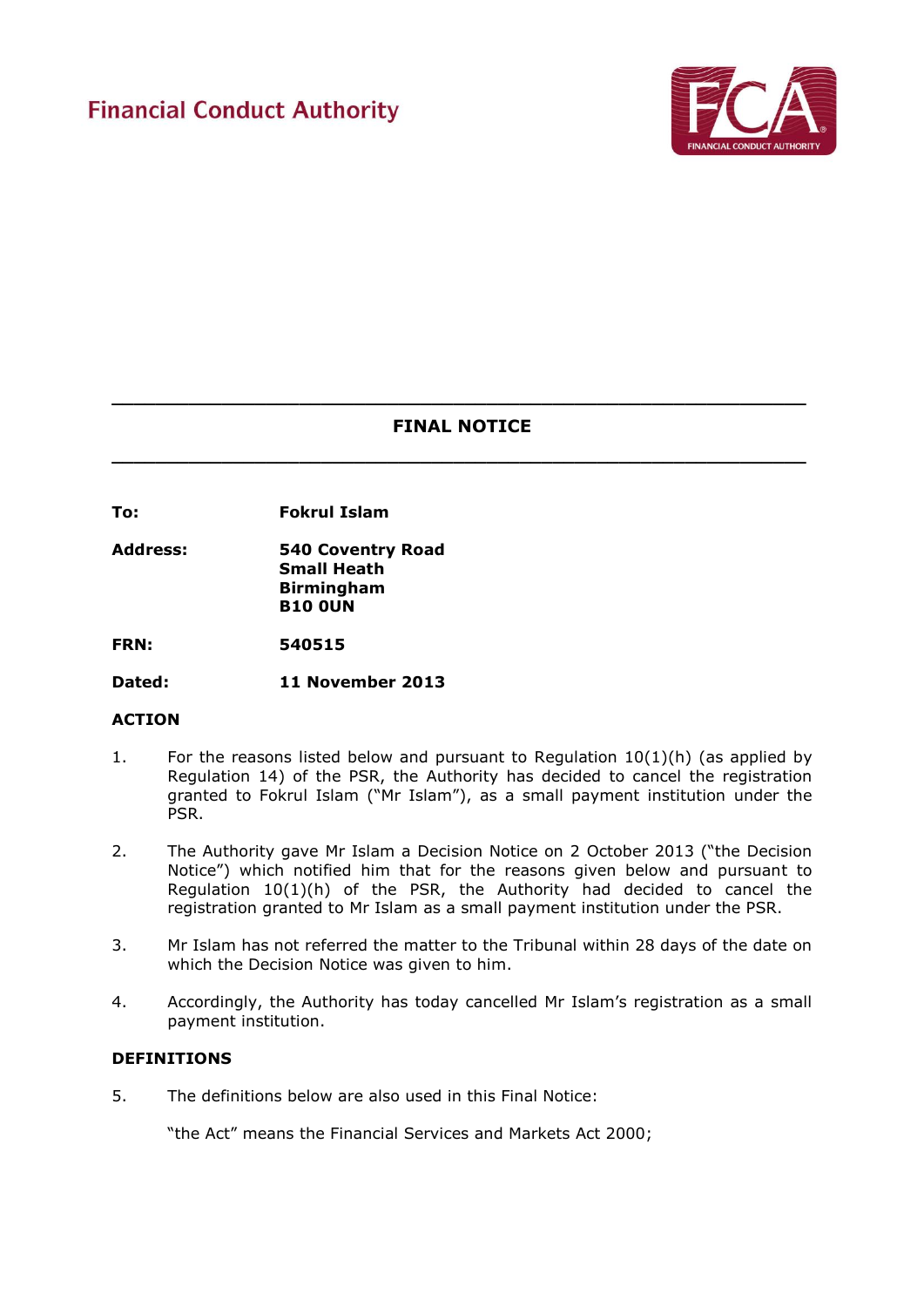"the Authority" means the body corporate previously known as the Financial Services Authority and renamed on 1 April 2013 as the Financial Conduct Authority;

"the PSR" means the Payment Services Regulations 2009;

"the Tribunal" means the Upper Tribunal (Tax and Chancery Chamber).

#### **REASONS FOR THE ACTION**

6. On the basis of the facts and matters and conclusions described in the Warning Notice given to Mr Islam dated 16 August 2013, and in the Decision Notice, the Authority has concluded that Mr Islam has failed to pay fees and levies totalling £460 owed to the Authority, which were due for payment by 25 July 2012, and to respond adequately to the Authority's repeated requests that he pay those fees and levies. These failings lead the Authority to conclude that Mr Islam has failed to demonstrate a readiness and willingness to comply with his ongoing regulatory obligations and to deal with the Authority in an open and co-operative way. Therefore it is desirable to cancel Mr Islam's registration as a small payment institution in order to protect the interests of consumers, in accordance with Regulation 10(1)(h) of the PSR (as applied by Regulation 14).

#### **DECISION MAKER**

7. The decision which gave rise to the obligation to give this Final Notice was made by the Regulatory Decisions Committee.

#### **IMPORTANT**

8. This Final Notice is given to Mr Islam in accordance with section 390(1) of the Act (as applied by paragraph 7(b) of Part 1 of Schedule 5 to the PSR).

## **Publicity**

- 9. Sections 391(4), 391(6) and 391(7) of the Act (as applied by paragraph 7(c) of Part 1 of Schedule 5 of the PSR) apply to the publication of information about the matter to which this Final Notice relates. Under those provisions, the Authority must publish such information about the matter to which this Final Notice relates as the Authority considers appropriate. The information may be published in such manner as the Authority considers appropriate. However, the Authority may not publish information if such publication would, in the opinion of the Authority, be unfair to Mr Islam or prejudicial to the interests of consumers.
- 10. The Authority intends to publish such information about the matter to which this Final Notice relates as it considers appropriate.